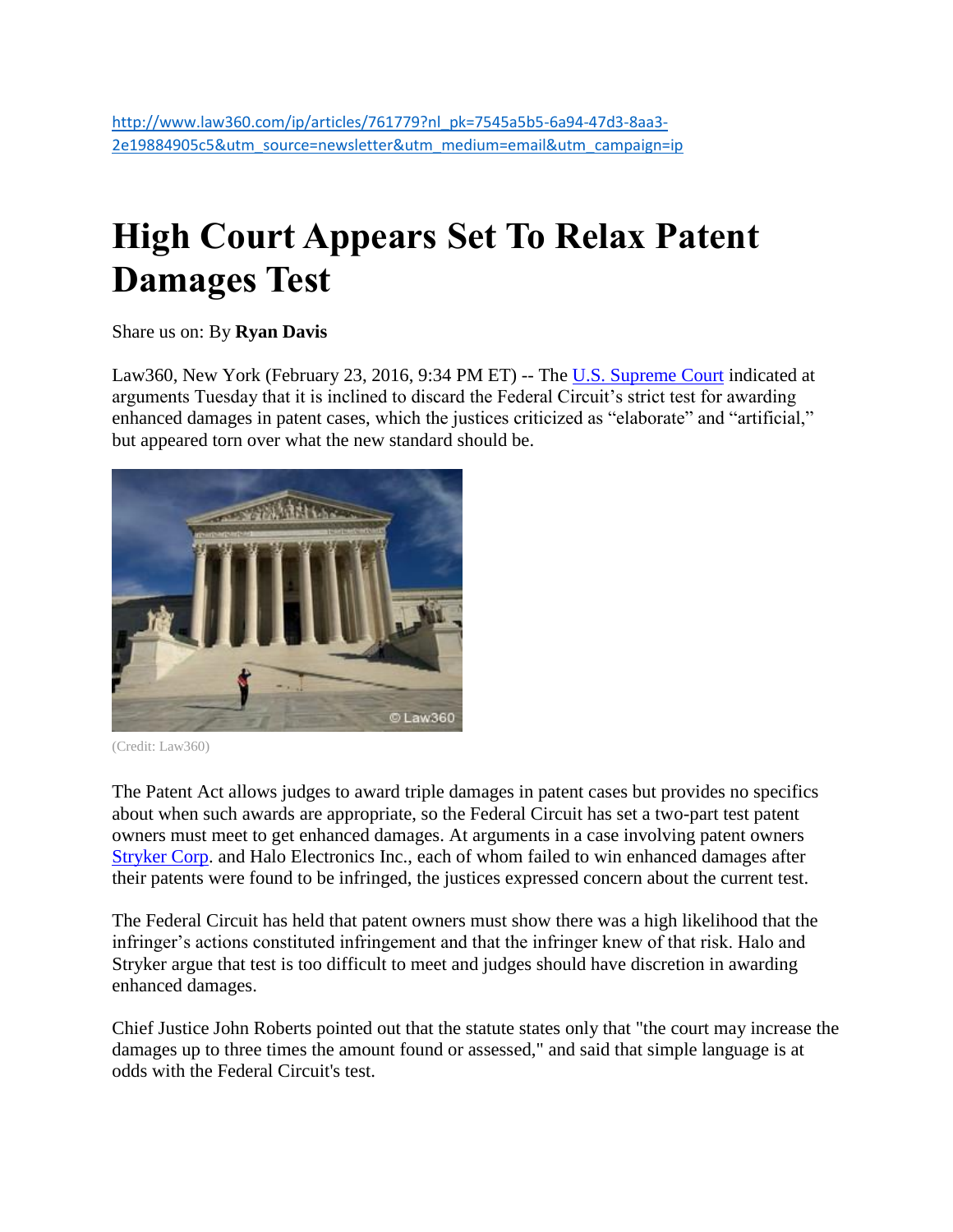"To erect this fairly elaborate standard on the basis of that language I think is surprising," he said.

Likewise, Justice Sonia Sotomayor called the test "artificial" and said she was concerned that under the Federal Circuit's high bar, "any defense whatsoever in the litigation that's not frivolous, that gets you out of enhanced damages."

Justice Elena Kagan said that it "seems like a bad incentive" that under the current test, an accused infringer can make a deliberate decision to copy a patented invention, but if the infringer's attorney can raise some doubt about the validity of the patent later on, enhanced damages are essentially off the table.

"It seems to stick in the craw a bit," she said.

Despite their misgivings about the test, the justices appeared divided over how to replace it. Chief Justice Roberts indicated he was leaning toward the approach advocated by Stryker and Halo, which would give district judges wide latitude on when to award enhanced damages.

Chief Justice Roberts said the statute "leaves a lot of discretion to the district courts." He suggested that judges can look at a case and decide whether "it is a serious one or it's a less serious one" and enhance damages appropriately.

However, Justice Sotomayor argued that the high court should not give district judges a completely free hand.

"Even if you give discretion to the district courts to make a judgment of when to enhance penalties, we have to give them some guidance," she said. "It can't be that they can give enhanced penalties on whim."

Justice Stephen Breyer said he was concerned that relaxing the standard could hurt smallbusiness owners, who could risk being hit with enhanced damages unless they get an opinion of counsel that they don't infringe any patent possibly related to their products, which he said was unrealistic.

"Today's patent world is not a steam-engine world," he said. "We have decided to patent tens of thousands of software products and similar things where hardly anyone knows what the patent's really about."

Clearing the way for more frequent awards of enhanced damages in patent cases, he said, could give too much power to big businesses.

"We have one more path leading us to national monopoly by [Google](http://www.law360.com/companies/google-inc) or [Yahoo](http://www.law360.com/companies/yahoo-inc) or their equivalents, and the patent statute is not designed to create monopolies throughout the United States," he said. "It's designed to help the small businessman, not to hurt him."

Stryker won \$210 million including enhanced damages against Zimmer Inc. in a surgical patent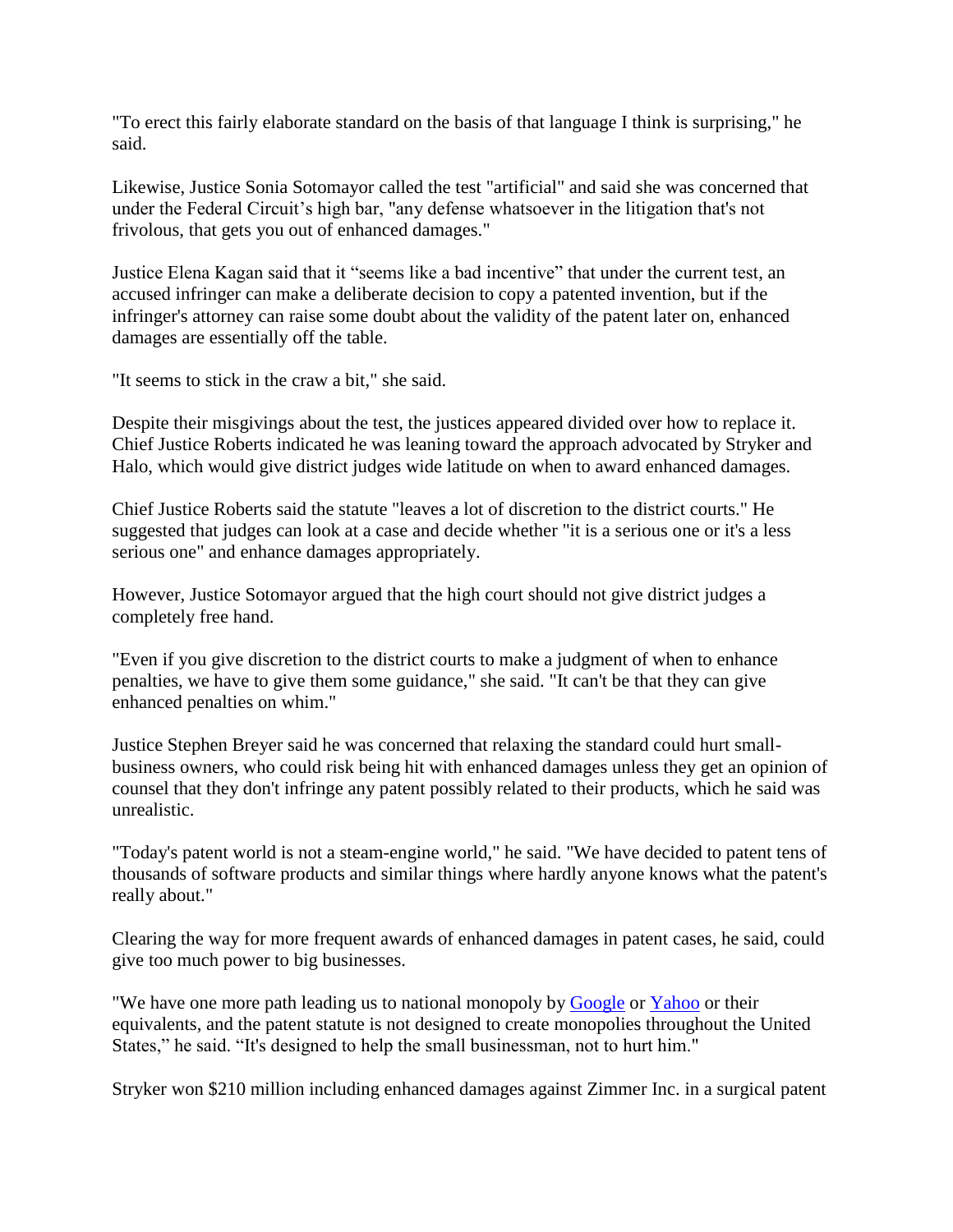case, but the award was reduced to \$70 million after the Federal Circuit found it had not met the enhanced damages test. Something similar happened to Halo in an unrelated dispute with Pulse Electronics Inc., and the high court agreed to hear their appeal together.

Jeffrey Wall of [Sullivan & Cromwell LLP,](http://www.law360.com/firms/sullivan-cromwell) an attorney for Stryker, told the justices that the current high bar for enhanced damages means that "a large number of the worst infringers, even bad-faith copiers, are not — are immunized from any enhancement."

In contrast, Carter Phillips of [Sidley Austin LLP,](http://www.law360.com/firms/sidley-austin) an attorney for Pulse, told the court that "this case comes down to what do you worry about more, pirates or trolls?"

According to Phillips, Halo and Stryker are urging a change to the current test that will make it easier to go after pirates, or companies that deliberately copy other people's patents, but there are few such cases. Meanwhile, making enhanced damages more available would empower so-called patent trolls, which Phillips suggested are a bigger problem.

Under a relaxed enhanced damages test, "you'd end up with a rule that will allow the trolls to go after every legitimate producer of products and services in this country," he said.

Jose Patino of [Foley & Lardner LLP,](http://www.law360.com/firms/foley-lardner) who is following the case, described that argument as a "new characterization" of the battle between patent owners and accused infringers that "may loom large" in the court's decision.

He noted that the justices appeared to have trouble deciding which revised test to use, which could mean that "the Halo and Stryker decisions by the Federal Circuit might just well be affirmed."

Robert Fischer of Fitzpatrick Cella Harper  $\&$  Scinto, another observer, said after the arguments that the court will likely change the standard, but it is unclear how.

"It looks like they're going to try to discount later found or arrived at defenses, but at the same time not leave discretion totally in the hands of the district court. But I didn't hear anyone articulate a theory" of exactly how to do that, he said.

Stryker is represented by Jeffrey Wall, Austin Raynor, Garrard Beeney and Robert Giuffra of Sullivan & Cromwell LLP, and Sharon Hwang, Deborah Laughton and Stephanie Samz of [McAndrews Held & Malloy Ltd.](http://www.law360.com/firms/mcandrews-held)

Zimmer is represented by Seth Waxman, Thomas Saunders, Thomas Sprankling, John Sprangers, Jason Hirsch, Mark Fleming and Rebecca Bact of [WilmerHale,](http://www.law360.com/firms/wilmerhale) and Donald Dunner of [Finnegan Henderson Farabow Garrett & Dunner LLP.](http://www.law360.com/firms/finnegan)

Halo is represented by Craig Countryman, Michael Kane, William Woodford and John Dragseth of [Fish & Richardson PC.](http://www.law360.com/firms/fish-richardson)

Pulse is represented by Mark Hogge, Victor Boyajian, Shailendra Maheshwari, Charles Bruton